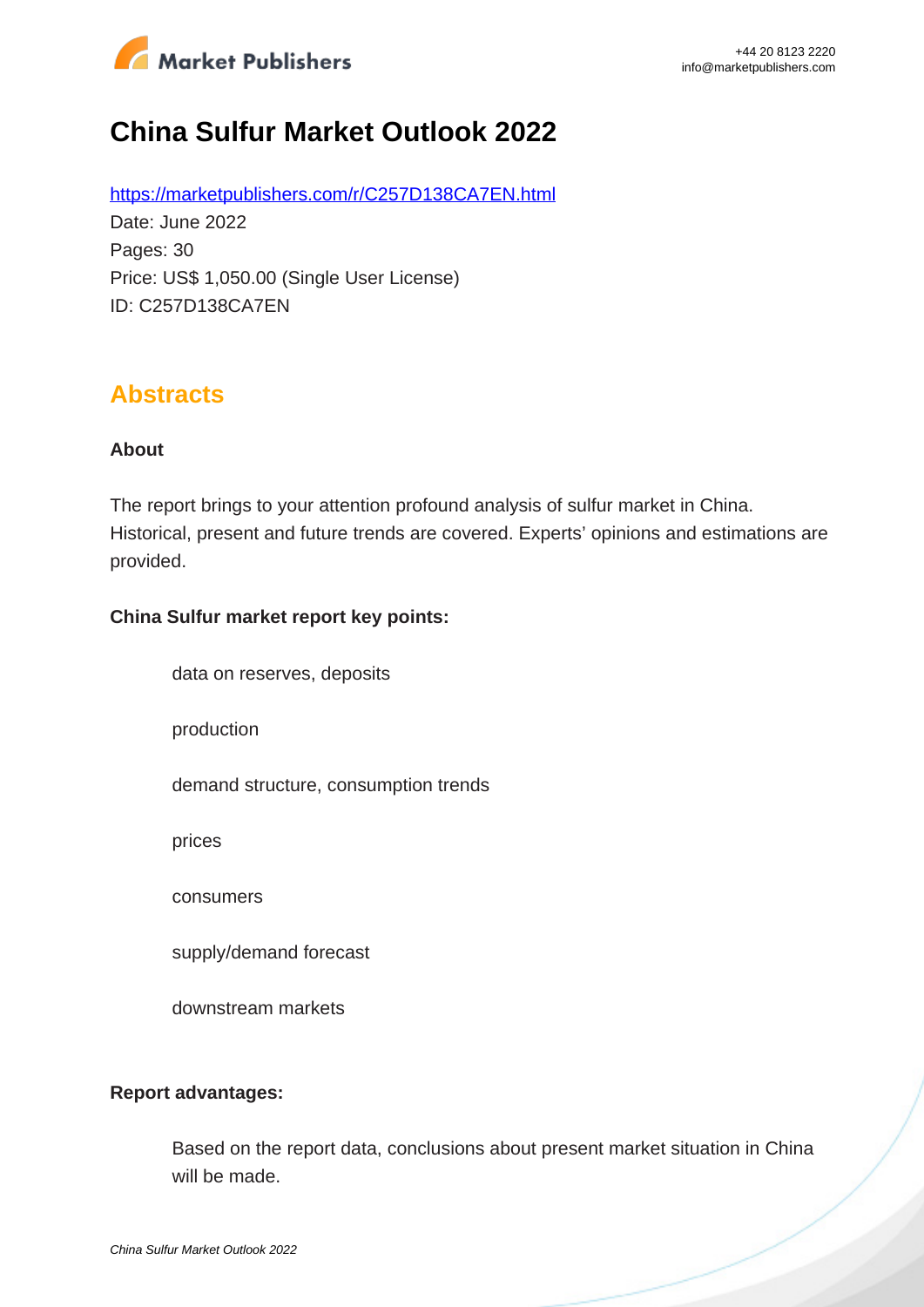

Potential demand and future production will be figured out from the report.

Data on market players will be given.

End-use segments will be identified and estimated.

Besides, Merchant Research & Consulting offer Global Sulfur Industry Report. Please see Sulfur: Global Market Trends and Prospects to 2031.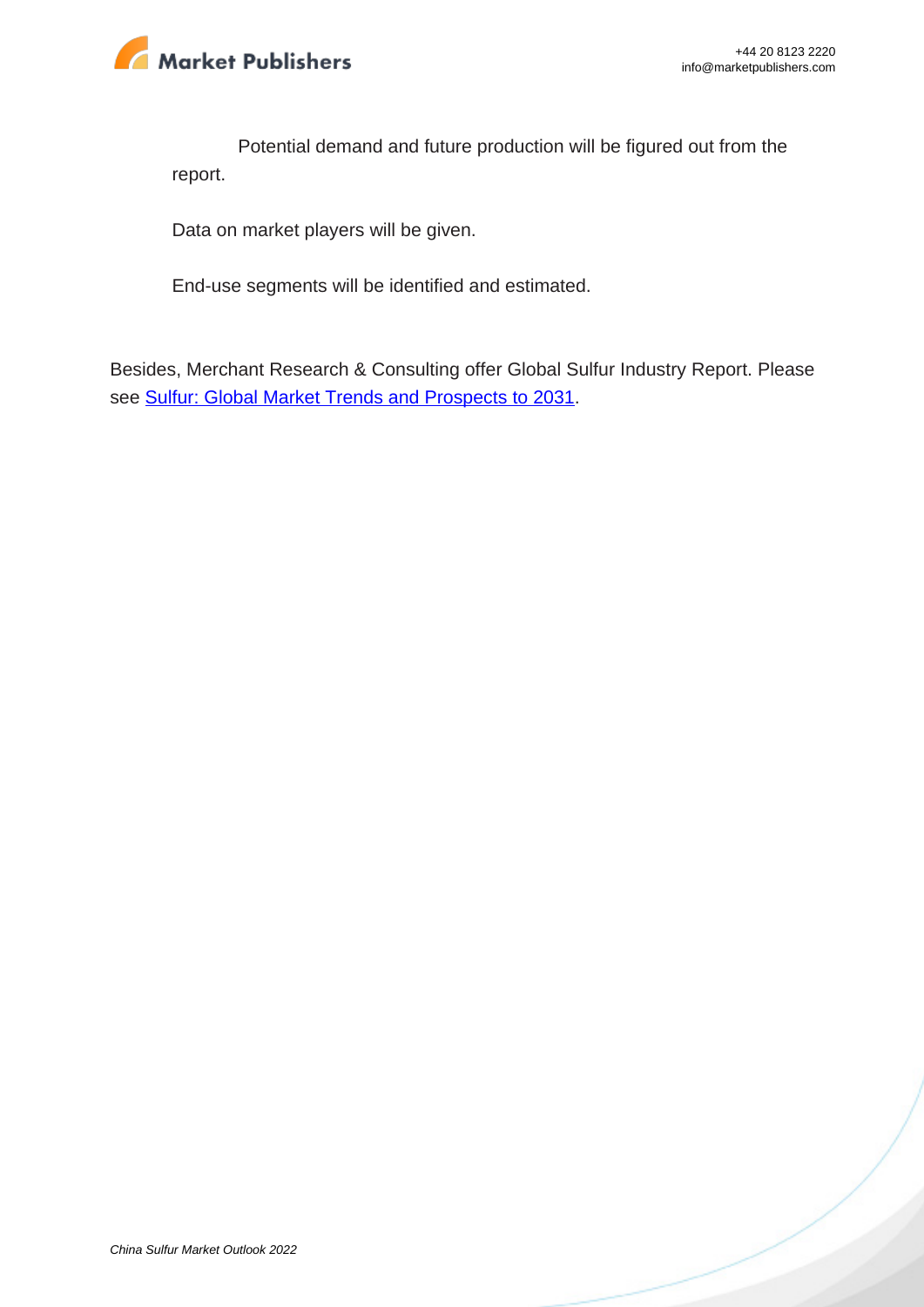

## **Contents**

#### **1. SULFUR MARKET TRENDS IN CHINA**

#### **2. RESERVES IN CHINA**

2.1. China deposits

#### **3. SULFUR PRODUCTION IN CHINA**

- 3.1. Production volumes in 2016-2021
- 3.2. China production share in global market (in 2016-2021)
- 3.3. China production share in regional market (in 2016-2021)

#### **4. SULFUR CONSUMPTION IN CHINA**

- 4.1. Sulfur demand structure, 2021
- 4.2. Sulfur consumption in 2016-2021

### **5. SULFUR TRADE IN CHINA**

- 5.1. Sulfur export (recent years)
- 5.2. Sulfur import (recent years)
- 5.3. Sulfur export and import annual prices (recent years)

### **6. SULFUR MARKET FORECAST IN CHINA TO 2026**

- 6.1. Market expectations
- 6.2. Sulfur production forecast to 2026
- 6.3. Sulfur demand forecast to 2026

### **7. CONSUMERS OF SULFUR IN CHINA**

Please note that China Sulfur Market Outlook 2022 is a half ready publication and contents are subject to changes and additions. We have all data necessary for report preparation but they need to be retrieved from our databases, organized in a report, updated with the latest information and thus the complete study will be presented. This process takes 4-5 business days after the order is

placed. Thus, our clients always get a revised and updated version of the report.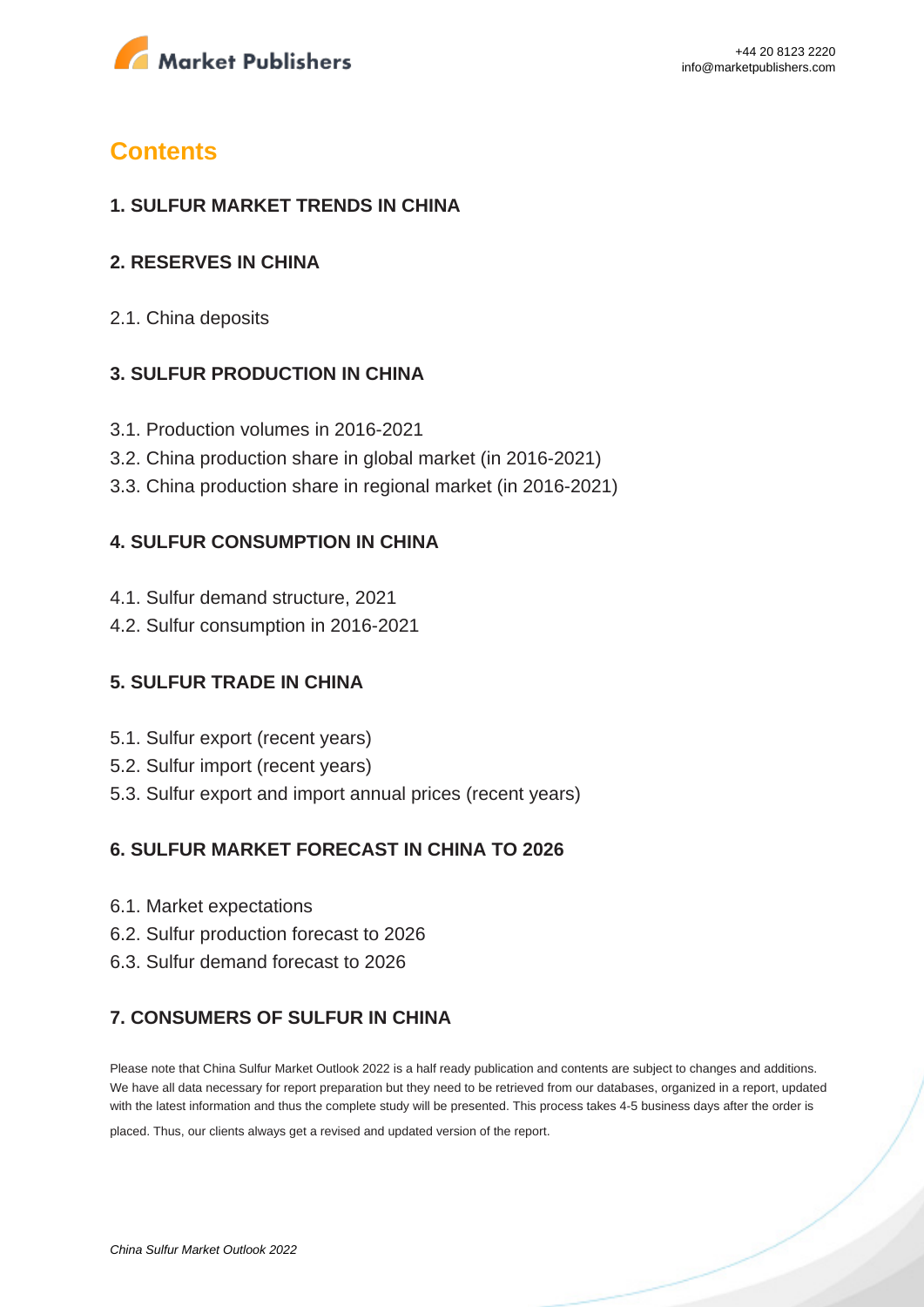

## **List Of Tables**

#### **LIST OF TABLES**

Sulfur production in country in 2016-2021 (mine, refinery) Country production share in global market (2016-2021) Country production share in region market (2016-2021) Sulfur application spheres Sulfur consumption in China in 2016-2021 Export and import of sulfur in China in recent years Structure of export by country in recent years Structure of import by country in recent years Export and import prices in China in recent years Sulfur production forecast to 2026 Sulfur demand forecast to 2026